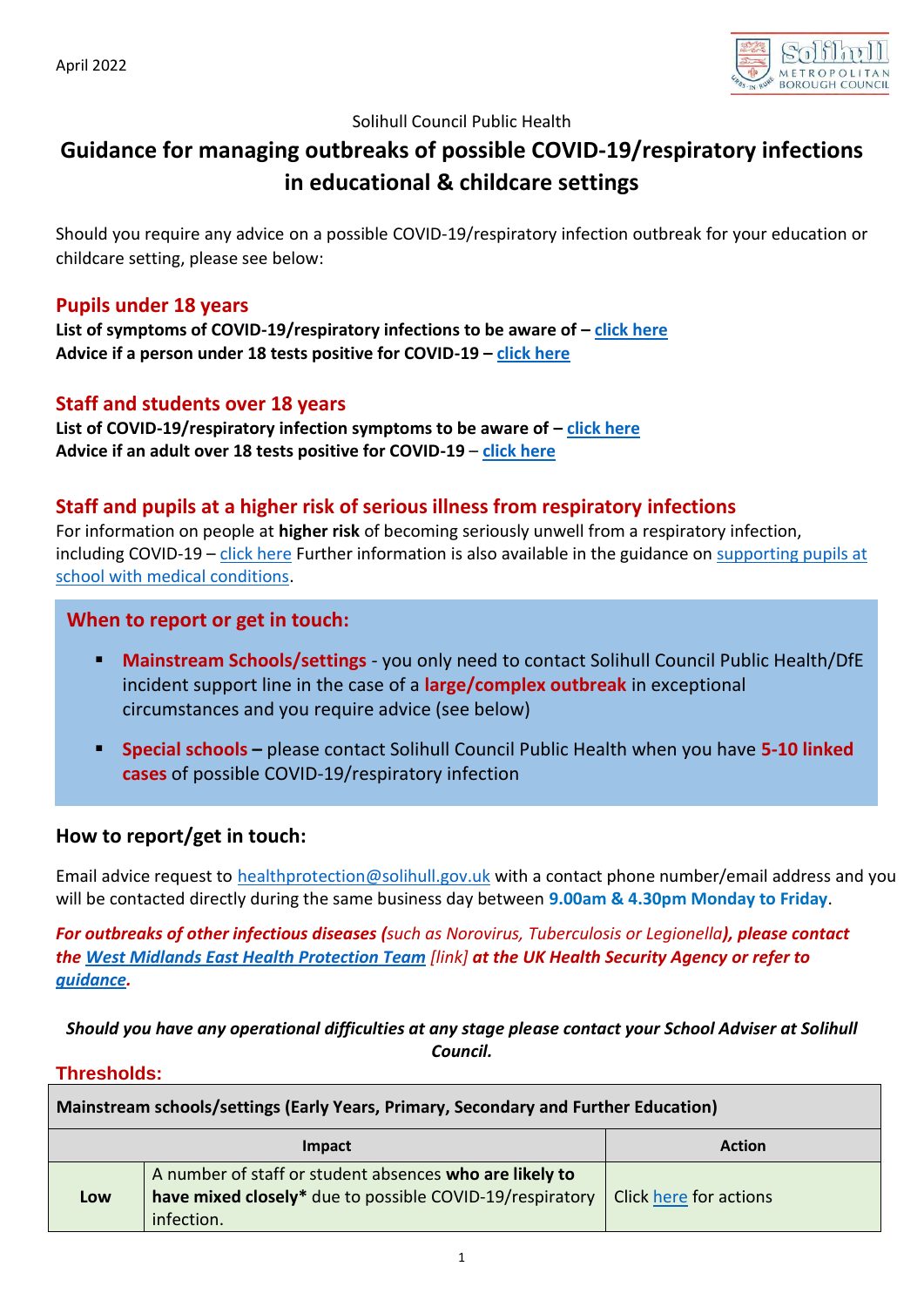

| <b>Medium</b> | Rapidly increasing numbers of staff or student absences<br>who are likely to have mixed closely* due to possible<br>COVID-19/respiratory infection.                                                                                                                                                                                                                                                                                                                                               | <b>Click here for actions</b>                                                                                                  |
|---------------|---------------------------------------------------------------------------------------------------------------------------------------------------------------------------------------------------------------------------------------------------------------------------------------------------------------------------------------------------------------------------------------------------------------------------------------------------------------------------------------------------|--------------------------------------------------------------------------------------------------------------------------------|
| <b>High</b>   | A higher than previously experienced number of staff<br>or student absences due to possible COVID-<br>19/respiratory infection.<br>Evidence of severe disease due to possible COVID-<br>$\blacksquare$<br>19/respiratory infection, for example if a pupil,<br>student, child or staff member is admitted to hospital<br>due to possible COVID-19.<br>A cluster of possible cases where there are concerns<br>about the health needs of vulnerable staff or students<br>within the affected group | Click here for actions and contact<br>healthprotection@solihull.gov.uk<br>or the DfE incident support line<br>on 0800 046 8687 |

<span id="page-1-1"></span><span id="page-1-0"></span>

| <b>Special Schools/Alternative Provision (AP)</b> |                                                                                                                                                                                                                                                                                                                        |                                                                                                                                |  |
|---------------------------------------------------|------------------------------------------------------------------------------------------------------------------------------------------------------------------------------------------------------------------------------------------------------------------------------------------------------------------------|--------------------------------------------------------------------------------------------------------------------------------|--|
| Impact                                            |                                                                                                                                                                                                                                                                                                                        | <b>Action</b>                                                                                                                  |  |
| Low                                               | 2 - 4 children, pupils, students and staff who possibly have<br>COVID-19/respiratory infection or test positive for COVID-<br>19 within a 10-day period who are likely to have mixed<br>closely*                                                                                                                       | Click here for actions                                                                                                         |  |
| <b>Medium</b>                                     | Between 5 and 10 children, pupils, students and staff who<br>possibly have COVID-19/respiratory infection or test<br>positive for COVID-19 within a 10-day period who are<br>likely to have mixed closely*, and/or there are concerns<br>about the health needs of vulnerable individuals within<br>the affected group | Click here for actions and contact<br>healthprotection@solihull.gov.uk<br>or the DfE incident support line<br>on 0800 046 8687 |  |
| <b>High</b>                                       | 10 or more children, pupils, students and staff who<br>possibly have COVID-19/respiratory infection or test<br>positive for COVID-19 within a 10-day period who are<br>likely to have mixed closely*, and/or there are concerns<br>about the health needs of vulnerable individuals within<br>the affected group       | Click here for actions and contact<br>healthprotection@solihull.gov.uk<br>or the DfE incident support line<br>on 0800 046 8687 |  |

# *Continue for advice:*

<span id="page-1-3"></span><span id="page-1-2"></span>

| Stage 1:                         |                                                                                                                                                                                                    |                                   |                  |            |
|----------------------------------|----------------------------------------------------------------------------------------------------------------------------------------------------------------------------------------------------|-----------------------------------|------------------|------------|
| <b>Measure</b>                   | <b>Action</b>                                                                                                                                                                                      | <b>Early</b><br>Years/<br>Primary | <b>Secondary</b> | Special/AP |
| <b>Ventilation</b>               | Review ventilation and increase where possible in<br>areas where possible cases have been                                                                                                          |                                   |                  |            |
|                                  | Ensure CO <sub>2</sub> monitors are in place to monitor for<br>poorly ventilated areas                                                                                                             |                                   |                  |            |
| <b>Cleaning &amp;</b><br>hygiene | Review and reinforce hand & respiratory hygiene<br>actions (catch it, bin it, kill it - using tissues/crook of<br>elbow for coughs/sneezes and washing hands<br>thoroughly for 20 seconds or more) |                                   |                  |            |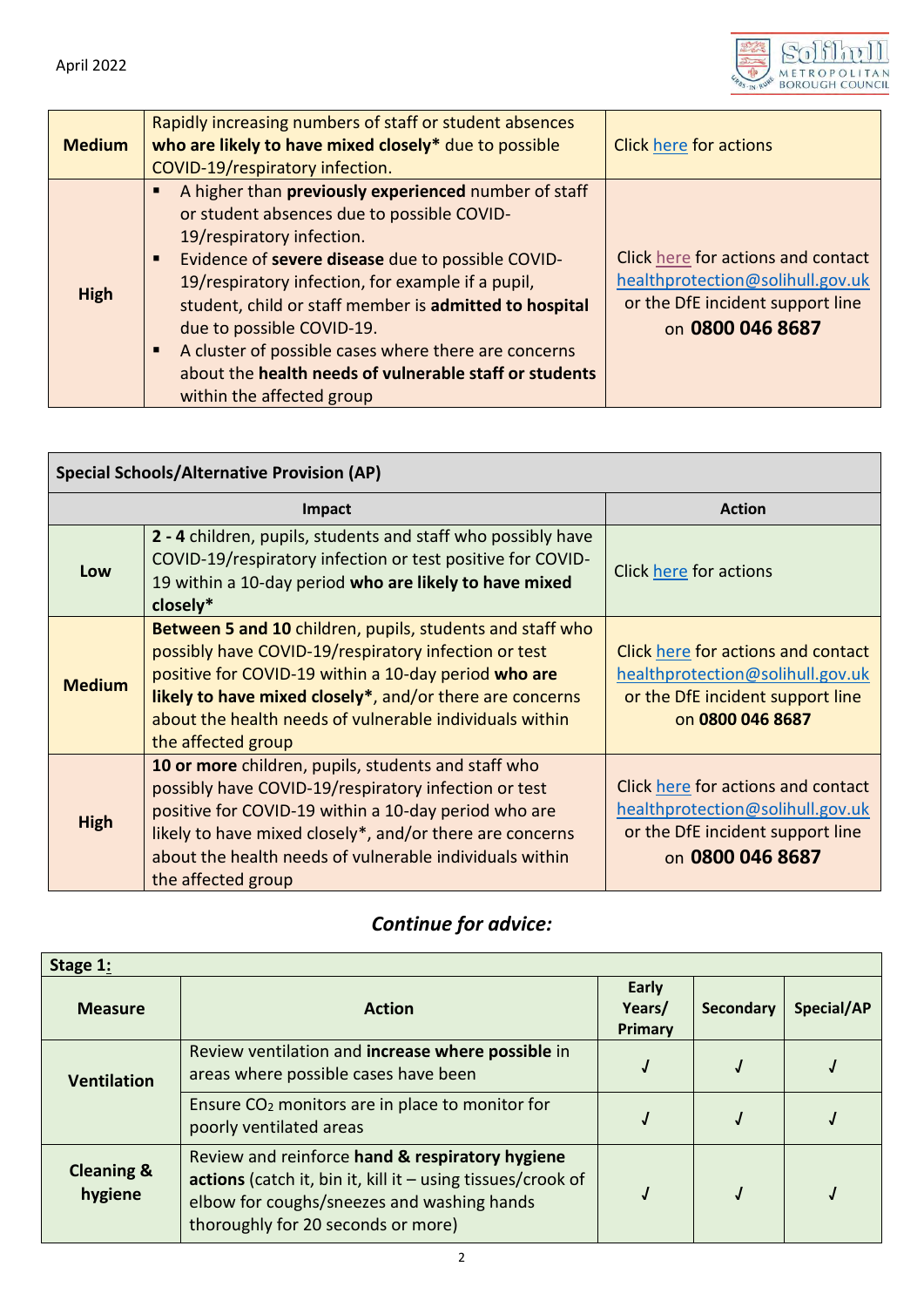

|                      | Ensure affected areas (classes/rooms where<br>threshold has been met) are cleaned thoroughly, in<br>particular frequent touchpoints/shared equipment                                                                                              |  |  |
|----------------------|---------------------------------------------------------------------------------------------------------------------------------------------------------------------------------------------------------------------------------------------------|--|--|
|                      | Consider zoning to reduce mixing between<br>classes/year groups.                                                                                                                                                                                  |  |  |
| <b>Zoning</b>        | Separate affected groups/classes from other groups<br>during breaks/lunchtime                                                                                                                                                                     |  |  |
|                      | Avoid sharing of equipment, toys etc beyond an<br>affected group where possible and clean any<br>resources/equipment thoroughly before sharing it<br>wider                                                                                        |  |  |
| <b>Communication</b> | Consider informing families that there is a<br>respiratory virus circulating in the school/setting<br>their school year/class.                                                                                                                    |  |  |
|                      | Ensure parents/carers know to be vigilant for a<br>cough, respiratory symptoms, a high temperature<br>and loss/change in taste/smell. Inform<br>parents/carers and staff to stay-at-home if unwell<br>until 48 hours fever-free and feeling well. |  |  |

<span id="page-2-0"></span>

| Stage 2: In addition to the measures above, please take the actions below: |                                                                                                                                                                                                                                                          |                                                          |                  |                        |
|----------------------------------------------------------------------------|----------------------------------------------------------------------------------------------------------------------------------------------------------------------------------------------------------------------------------------------------------|----------------------------------------------------------|------------------|------------------------|
| <b>Measure</b>                                                             | <b>Action</b>                                                                                                                                                                                                                                            | <b>Early</b><br>Years/<br><b>Primary</b>                 | <b>Secondary</b> | Special/AP             |
| <b>Staffing</b>                                                            | Ensure key Senior Leadership Team and<br>Safeguarding leads keep to 2m distancing, where<br>possible move staff meetings online to protect staff<br>and reduce operational/staffing pressure.<br>This includes staff rooms and use of communal<br>areas. |                                                          |                  |                        |
|                                                                            | Consider taking activities such as PE, classes or<br>assemblies outdoors                                                                                                                                                                                 |                                                          |                  |                        |
| Gatherings/                                                                | Consider virtual staff meetings/assemblies                                                                                                                                                                                                               |                                                          |                  |                        |
| groups                                                                     | Advise staff members to stay at a 2 metre distance<br>from one another and from pupils where possible                                                                                                                                                    | <b>Not</b><br>possible in<br><b>Foundation</b><br>or KS1 |                  | <b>Not</b><br>possible |
| <b>Cleaning</b>                                                            | Consider a one-off clean of the whole school/setting                                                                                                                                                                                                     | J                                                        |                  | J                      |
| Gatherings/<br>Groups/<br>visits                                           | Consider moving parent facing events like<br>assemblies, parent consultations, open days to<br>virtual meetings at the discretion of the<br>Headteacher, especially if there are concerns of<br>virus transmission impacting staff/pupil absence.        |                                                          |                  |                        |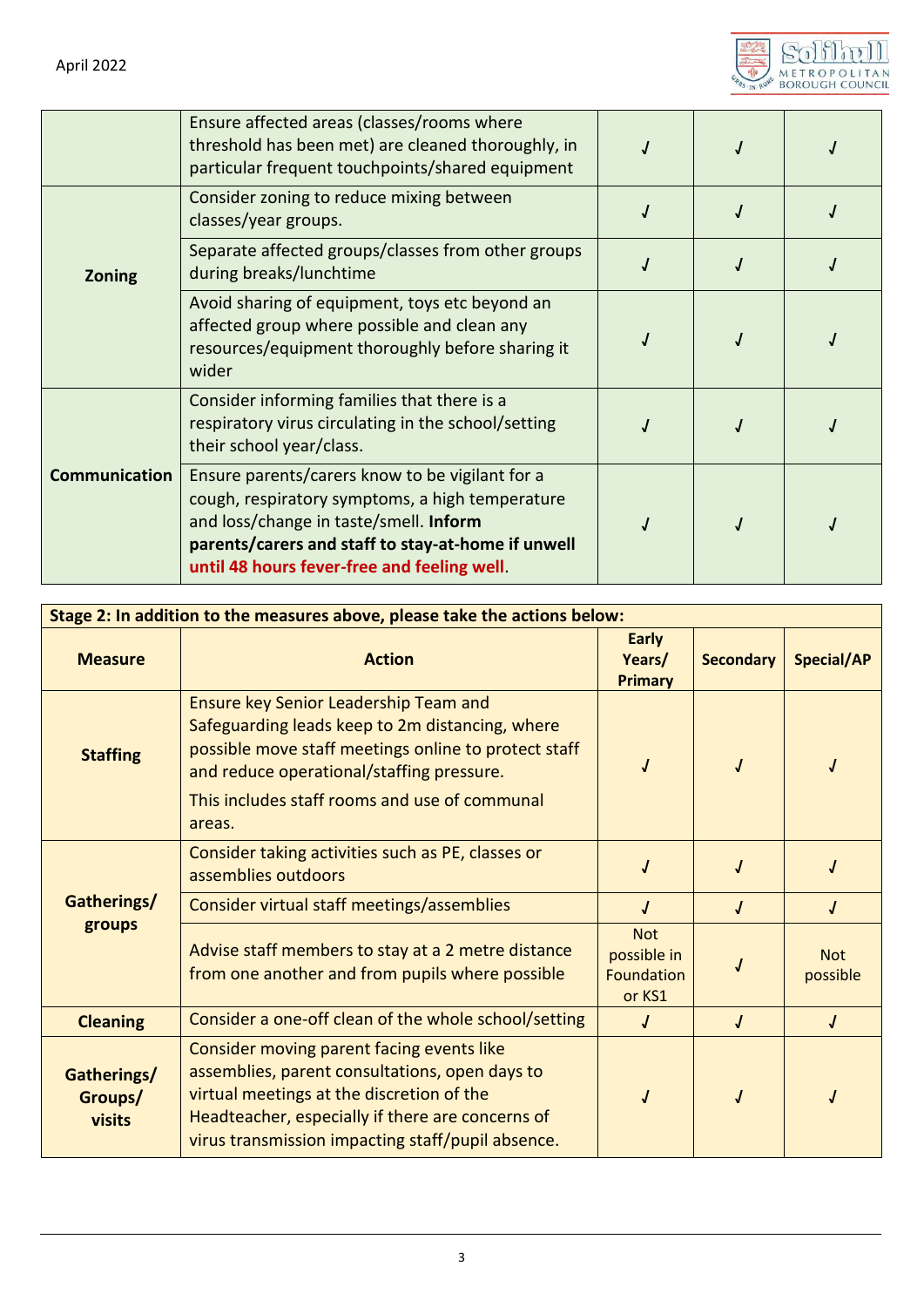

<span id="page-3-0"></span>

| Stage 3:              |                                                                                                                                                                                                                                                                                                                                                                             |                                          |                  |                                |
|-----------------------|-----------------------------------------------------------------------------------------------------------------------------------------------------------------------------------------------------------------------------------------------------------------------------------------------------------------------------------------------------------------------------|------------------------------------------|------------------|--------------------------------|
| <b>Measure</b>        | <b>Action</b>                                                                                                                                                                                                                                                                                                                                                               | <b>Early</b><br>Years/<br><b>Primary</b> | <b>Secondary</b> | Special/AP                     |
|                       | Face coverings in communal areas may temporarily,<br>and exceptionally, be advised by Public Health for<br>an individual setting or for settings across areas<br>where DfE and public health experts judge the<br>measure to be proportionate.                                                                                                                              |                                          |                  |                                |
| <b>Face coverings</b> | Face coverings in classrooms and teaching spaces<br>may temporarily, and exceptionally, be advised by<br>Public Health for an individual setting or across an<br>area (only if it has been designated as an enhanced<br>response area). Children of primary school age and<br>early years children or those who are exempt<br>should not be advised to wear face coverings. | (not for<br>pupils)                      |                  | on local<br>risk<br>assessment |
|                       | Face coverings are a temporary measure subject to<br>regular review.                                                                                                                                                                                                                                                                                                        |                                          |                  |                                |
| <b>Remote learn</b>   | Partial remote learning offer (some classes/year<br>groups) in exceptional circumstances ONLY IF<br><b>OTHER MEASURES HAVE NOT REDUCED</b><br><b>TRANSMISSION OR due to OPERATIONAL ISSUES.</b><br>If any classes do need to close due to operational                                                                                                                       |                                          |                  | $\overline{J}$                 |
|                       | difficulties, please ensure children eligible for free<br>school meals are provided with a voucher and<br>vulnerable children/young people have wellbeing<br>checks.                                                                                                                                                                                                        |                                          |                  |                                |
| <b>IMT</b>            | In exceptional circumstances, an Incident<br>Management Team (IMT) meeting could be<br>convened by Solihull Council Public Health or UKHSA<br>to support outbreak management.                                                                                                                                                                                               |                                          |                  |                                |

# **\* Definition of mixed closely**

Identifying a group that is likely to have mixed closely will be different for each setting as follows:

#### **In early years:**

- a childminder minding children, including their own
- childminders working together on the same site
- a nursery class/group and their staff
- a friendship group who often play together
- staff and children taking part in the same activity session together

#### **For primary and secondary schools:**

- a form group or subject class
- **smaller intervention groups**
- a friendship group sat together/mixing at lunch/break times
- a sports team